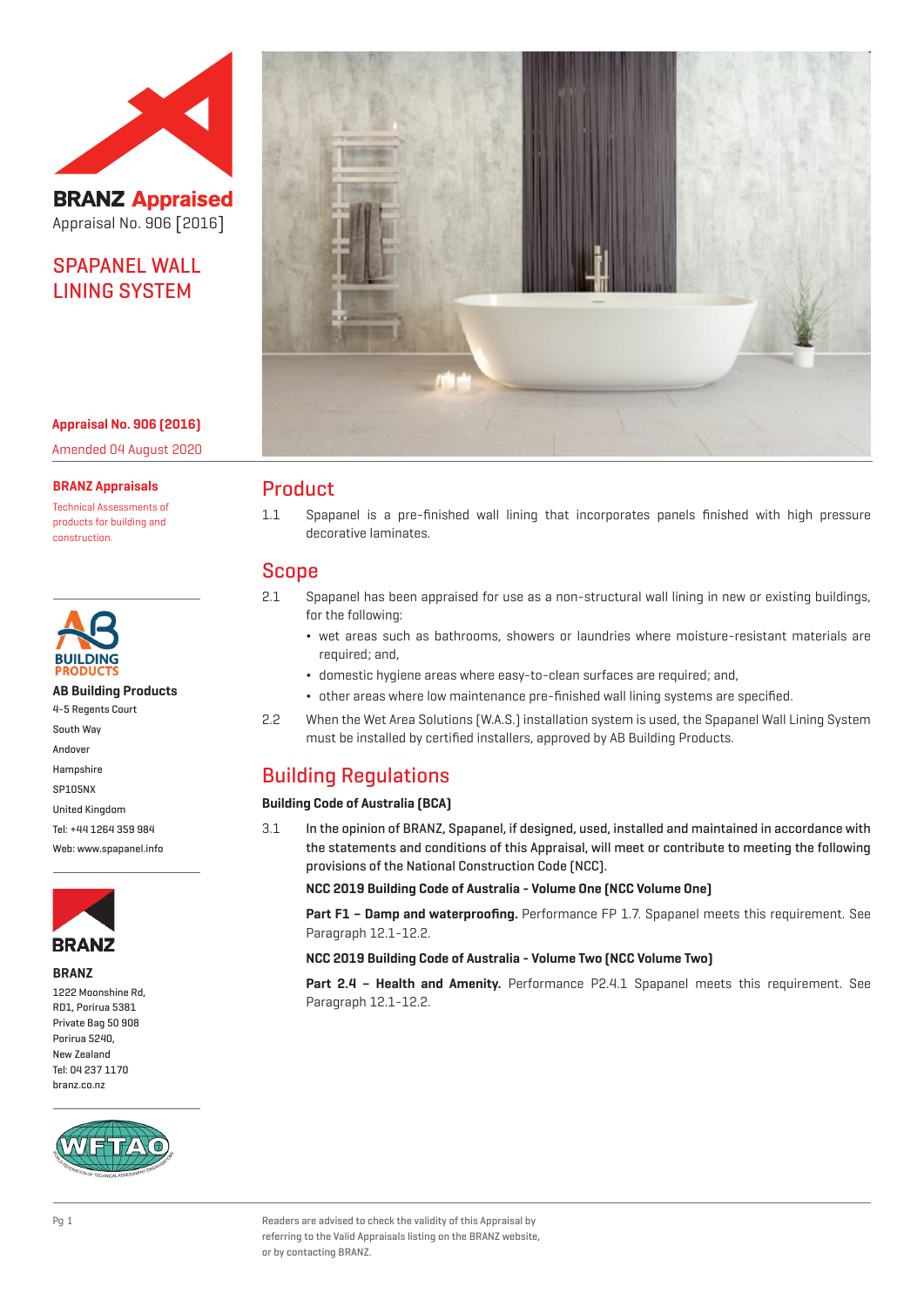

## Product Information

### **Description**

4.1 Spapanel Wall Lining System - is an adhesive fixed, decorative high-pressure laminate finished panel with Hydrolock joints and aluminium jointers for lining wet areas and other areas where an easy clean hygienic finish is required.

Spapanel Panels - are plywood cored panels with a decorative high-pressure laminate finish on one side and a plain laminate on the rear. The panels are 2400 mm x 1200 mm x 11 mm thick with an effective cover of 1181.5 mm.

Soudal Silirub 2/S Silicone Sealant - is a neutral cure, elastic one-component silicone based sealant. It is supplied in 300 ml cartridges, coloured white and clear.

Soudal 'FixAll High Tack' 220 MS Sealant - is a high performance MS based adhesive sealant. It is supplied in 425 gm cartridges or 600 ml sausages, coloured white.

Soudal Soudaseal 240 FC - is a neutral cure elastic, single component joint and adhesive MS sealant. It is supplied in 290 ml cartridges, coloured white.

Screws - Stainless steel or yellow passivated counter sunk 3.5 mm x 25 mm woods screws.

Accessories - Spapanel Aluminium Jointer Sections:

- ¬ Type A Internal corner
- ¬ Type B External corner
- ¬ Type C End cap
- Type D Mid joint
- ¬ Type X Base profile
- Accessories Spapanel PVC Sections:
- ¬ Base Seal Trim
- ¬ W.A.S. Installation System:
	- ¬ W.A.S. Hidden Aluminium Flashings
	- ¬ W.A.S. Aluminium Profile (W Moulding)
	- ¬ Soudal 'Fixall High Tack' 220 MS Sealant
	- ¬ Soudal Silirub 2/S Silicone Sealant

## Handling and Storage

- 5.1 Spapanel panels are supplied for shipping strapped on pallets overwrapped with a waterproof covering.
- 5.2 Long-term storage of Spapanel panels must be under cover, away from direct sunlight and high temperatures, on evenly spaced bearers to keep them flat and dry. Panels must be lifted and not dragged off the stack.

## Technical Literature

6.1 Refer to the Appraisal listing on the BRANZ Website for details of the current Technical Literature for Spapanel. The Technical Literature must be read in conjunction with this Appraisal. All aspects of design, use, installation and maintenance contained within the scope of this Appraisal and the Technical Literature must be followed.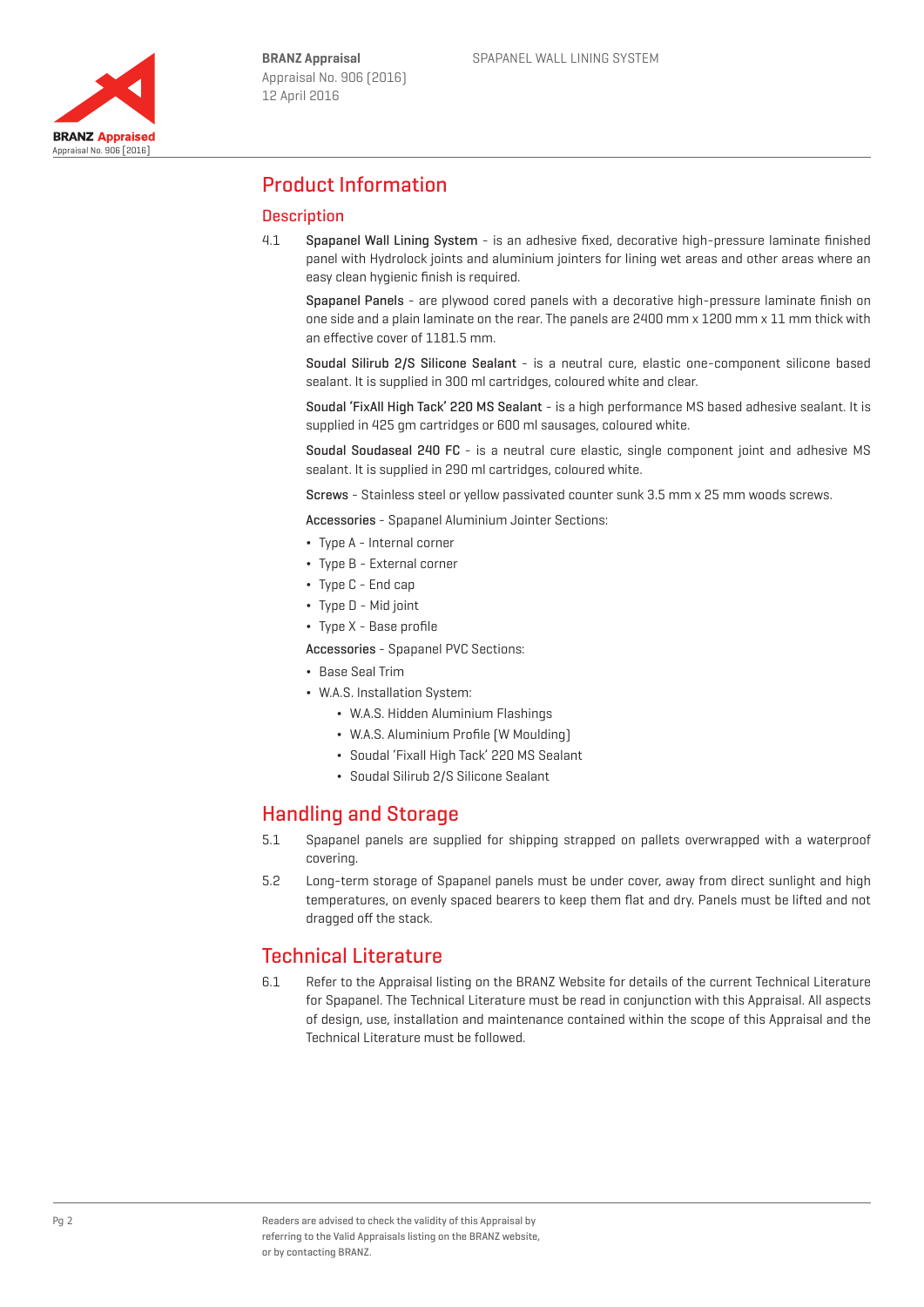## Design Information

### General

7.1 Spapanel panels are impervious to moisture and are resistant to water. The panels are primarily intended for use as wall linings in wet areas and domestic kitchens. The minimum requirements for wet areas are set out in AS 3740 which must be followed for the applicable Class buildings as defined in the BCA.

#### **Installation Information**

- 7.2 Spapanel can be fixed directly over:
	- new timber framing;
	- existing timber framing (after removal of existing linings);
	- new or existing linings;
	- ¬ timber battens fixed over new or existing concrete or masonry.

#### **Framing and supports**

- 7.3 Timber framing studs must be at 450 or 600 mm maximum centres noting that panel joint centres are 1180 mm.
- 7.4 Nogs/dwangs must be at 600 mm maximum centres. Double blocking of 100 x 50 mm is required at the base of walls to support waterproofing, flashing and flooring upstands. Timber battens shall be fixed to concrete and masonry walls at the same centres as for timber framing.
- 7.5 A combination of Spapanel jointers and adhesive are used to hold the panels in place. Mechanical fasteners are generally not required to fix the panels. Continuous support must be provided at all panel edges, including around 'cut-outs' for plumbing fixtures and other services. Wall fixtures must only be fixed directly to the underlying supports.

#### **Structure**

#### **Mass**

8.1 The mass of Spapanel panels is approximately 7.6 kg/m<sup>2</sup>.

#### **Impact**

8.2 Spapanel panels will withstand typical soft body impacts normally expected in areas where the product will be used. The panels may be damaged by hard body impacts such as hammer blows.

#### **Durability**

9.1 Spapanel when subject to normal conditions of environment and use, is expected to have a serviceable life of at least 15 years. This statement assumes that mouldings and flanges to wall mounted plumbing or sanitary fixtures are detailed to minimise the passage of moisture behind the panels, especially in critical areas such as around baths, shower trays, wash basins and sinks.

#### Maintenance

- 10.1 Cleaning must be carried out using a soft cloth lubricated with non-abrasive mild detergent or soap solutions. Solvents may be used to clean any stains, but must be washed off immediately. Abrasive cleaners must not be used. See the Technical Literature for more information.
- 10.2 Mouldings, flashings and sealants used around baths, urinals, shower trays, wash basins, sinks or domestic hygiene areas must be maintained in a serviceable condition in order to ensure joints are impervious to moisture.

#### Spread of Fire

11.1 Spapanel panels will meet the requirements of NCC Volume 1, Section C1.10 (a) (ii).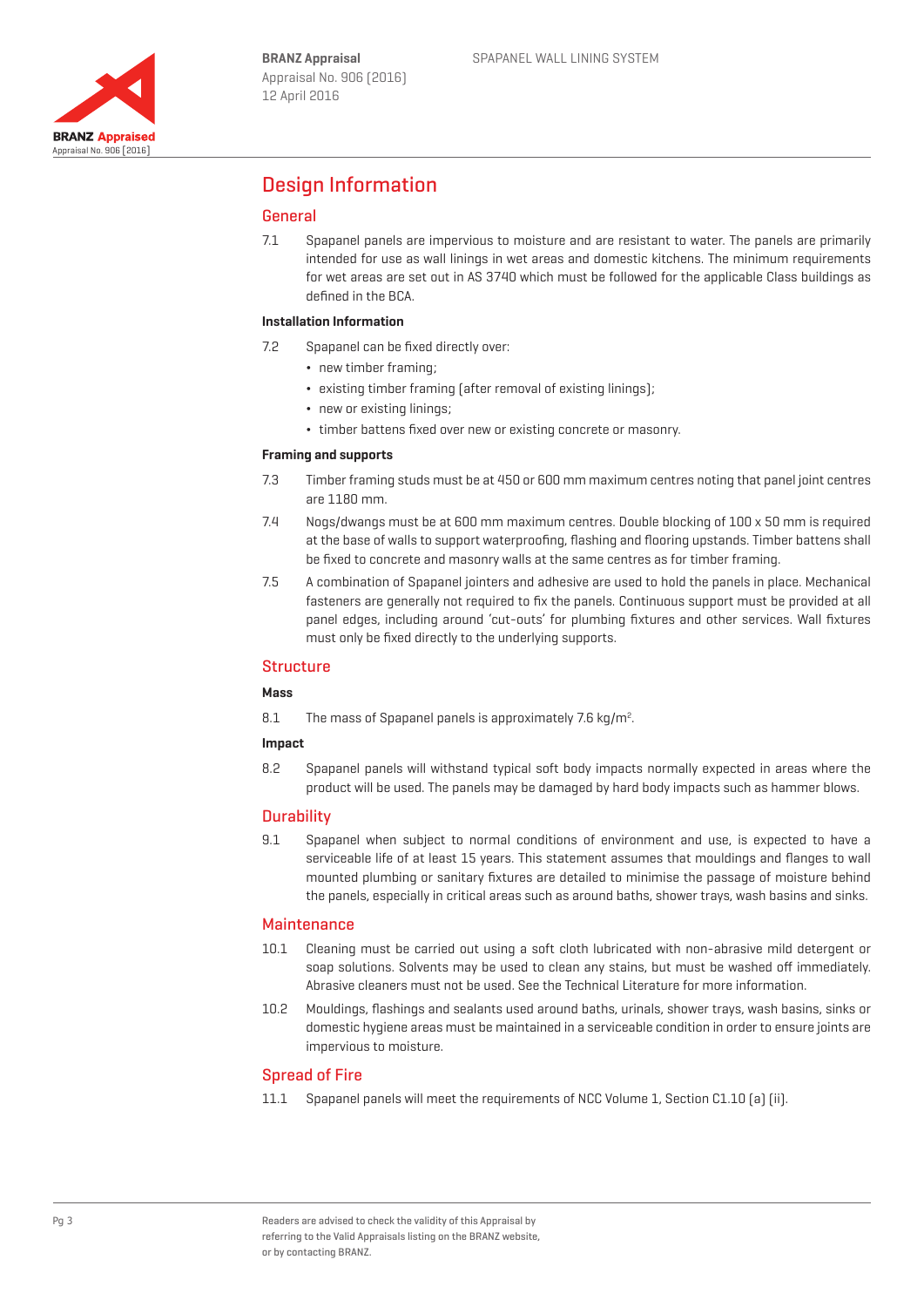

#### Internal Moisture

- 12.1 Spapanel panels are impervious to moisture, and can be easily cleaned, therefore meets Part F1 Damp and waterproofing, FP1.7 and Part 2.4 – Health and amenity, P 2.4.1.
- 12.2 Spapanel panels can be used to prevent water splash from penetrating to concealed places and therefore meets Part F 1 – Damp and waterproofing, FP 1.7 and Part 2.4 – Health and amenity, P 2.4.1. are impervious to moisture, and can be easily cleaned, therefore meets Part F1 – Damp and waterproofing, FP1.7 and Part 2.4 – Health and amenity, P 2.4.1
- 12.3 Spapanel panels are a water-resistant surface material as intended by AS 3740, Clause 2.4.3 (a)(i) "Thermo setting laminated wall sheet". Spapanel panels can provide water-proof panel joints as required by AS 3740, Clause 3.9 Junctions and Appendix A 3.4.

## Installation Information

### **General**

- 13.1 Installation must be in accordance with the instructions given in this Appraisal and the Technical Literature.
- 13.2 Installation of the W.A.S. Installation System must be completed by W.A.S. certified installers aproved by AB Building Products.

#### **Preparation**

- 13.3 Existing linings maybe removed or, if sound, retained. If the linings are removed, damaged framing must be replaced and vertical supports provided at maximum 400 mm centres where they do not exist.
- 13.4 All supporting substrates (concrete, masonry, new framing or existing framing and linings) must form a basis for providing a true and level surface for Spapanel. The procedures for fixing Spapanel are the same for both new and retro-fitting applications.

#### **System Installation**

- 13.5 It is recommended that the installer dry fit each sheet before final fixing to ensure good fit.
- 13.6 It is critical to allow expansion clearance between the extrusion and the panel being installed to allow for future movement. See the Technical Literature for details.
- 13.7 If the panel needs holding in place while the adhesive cures, a screw can be installed through the "groove" edge of the Hydrolock joint.

## Basis of Appraisal

The following is a summary of the technical investigations carried out.

#### **Tests**

- 14.1 A series of tests has been carried out on Spapanel panels by others for durability and material properties. These have been reviewed by BRANZ and found satisfactory.
- 14.2 The water penetration resistance of the Spapanel Hydrolock Joint has been tested by BRANZ. Tests exposed joints in different orientations to 3000 wetting and drying cycles in a Q-Panel Q-Fog salt spray chamber.

#### Other Investigations

- 15.1 An assessment of the durability of Spapanel Wall Lining System has been made by BRANZ technical experts.
- 15.2 Site inspections of Spapanel have been undertaken by BRANZ.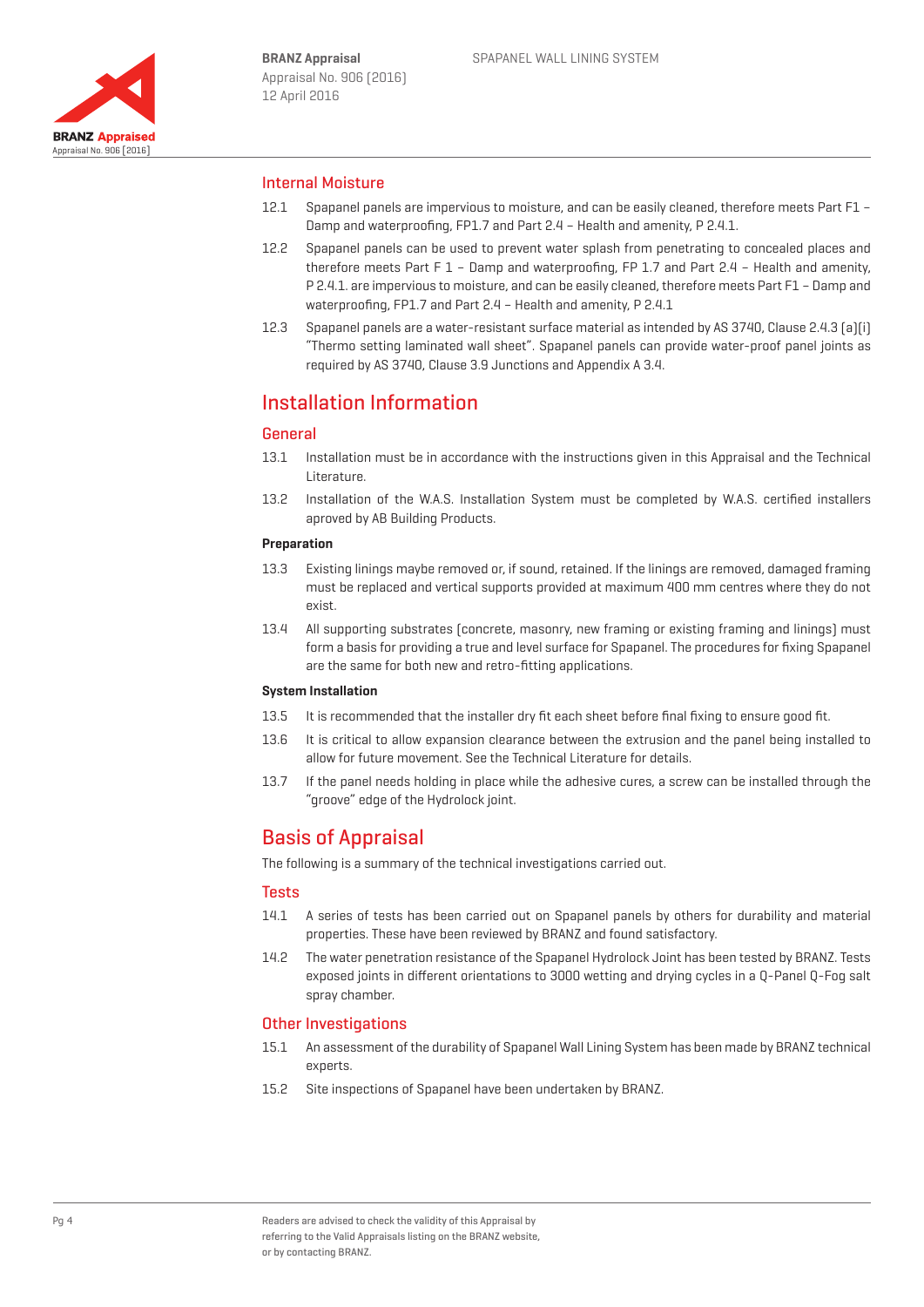

### **Ouality**

- 16.1 The quality of the manufacture of the Spapanel panels has been assessed as meeting the requirements of ISO 9001 certification. This has been reviewed by BRANZ and found to be satisfactory.
- 16.2 Quality of materials, components and accessories supplied by AB Building Products is the responsibility of AB Building Products.
- 16.3 The quality of installation on site of components and accessories supplied by AB Building Products is the responsibility of the installer.

#### Sources of Information

- ¬ AS 3740 Waterproofing of domestic wet areas.
- ¬ AS/NZS 3837: 1998 Method of testing for heat and smoke release rates for materials and products using an oxygen consumption calorimeter.
- ¬ National Construction Code, Building Code of Australia 2019, Australian Building Codes Board.

## Amendments

### Amendment No. 1, dated 27 July 2017.

This Appraisal has been amended to add the W.A.S. Installation System, and update the Appraisal Holders details.

#### Amendment No. 2, dated 11 December 2017.

This Appraisal has been amended to update Framing and Support and the cover image.

#### Amendment No. 3, dated 04 August 2020.

This Appraisal has been amended to update references to align with the updates in NCC 2019.